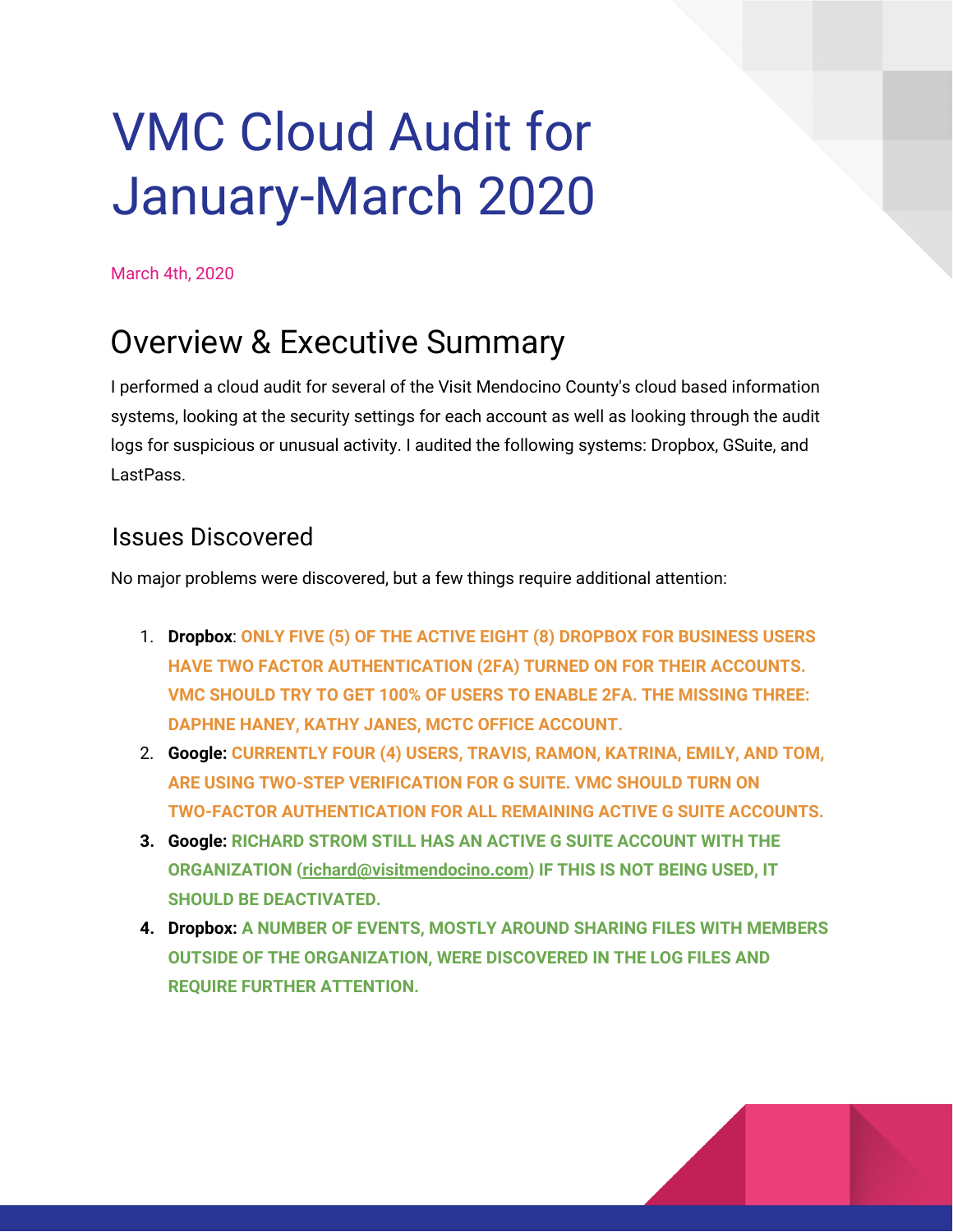# Dropbox Audit

### Review of Active Accounts and 2FA

There are no unexpected member accounts in Visit Mendocino County's Dropbox for Business account. Five out of eight members have two-step verification enabled, an increase of three users from the previous cloud audit! As of 3/4/20, Travis, Ramon, Emily, Katrina, and Tom have two-step verification turned on.

| · Name     |                                                  | Status +   | Usage <sup>1</sup> | Two-step verification |
|------------|--------------------------------------------------|------------|--------------------|-----------------------|
| RJ         | Ramon Jimenez<br>ramon@visitmendocino.com        | Team admin | $9.06$ GB          | $\bullet$ Enabled     |
|            | Tom Jacobson<br>tom@visitmendocino.com           | Team admin | 2MB                | • Enabled             |
| TS         | <b>Travis Scott</b><br>travis@visitmendocino.com | Team admin | 45.22 GB           | $\bullet$ Enabled     |
| <b>DH</b>  | Daphne Haney<br>acct@visitmendocino.com          | Member     | 1.61 MB            | · Optional            |
| ES         | Emily Saengarun<br>emily@visitmendocino.com      | Member     | 787.18 MB          | $\bullet$ Enabled     |
| <b>KJ</b>  | Kathy Janes<br>kathy@visitmendocino.com          | Member     | 71.21 MB           | · Optional            |
| <b>KK</b>  | katrina kessen<br>katrina@visitmendocino.com     | Member     | 7.49 GB            | $\bullet$ Enabled     |
| <b>NDO</b> | <b>MCTC Office</b><br>office@visitmendocino.com  | Member     | 21.01 GB           | · Optional            |

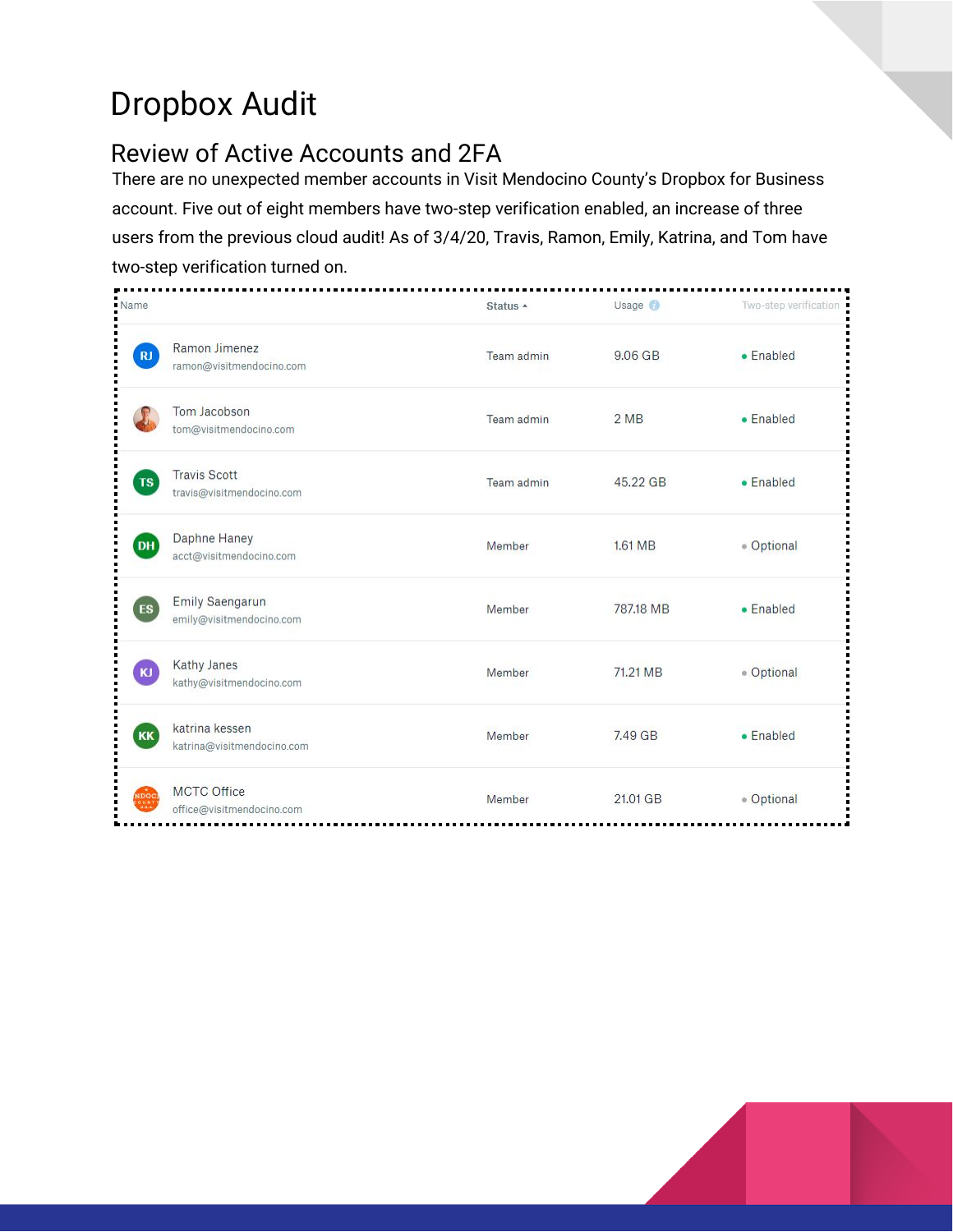### Export Dropbox Member Data

From the Members tab, choose Export member data link. This will create a report in a folder in VMC's Dropbox. Travis will receive an email once the report is ready.



#### **Member Data Report 03/04/19**

| <b>First name</b> | Last name      | <b>Role</b>       | <b>Status</b> | Usage (MB) | 2FA             |
|-------------------|----------------|-------------------|---------------|------------|-----------------|
| Ramon             | <b>Jimenez</b> | <b>Team admin</b> | <b>Active</b> | 9,275.14   | Enabled         |
| $\mid$ Tom        | Jacobson       | <b>Team admin</b> | Active        | 2          | <b>Enabled</b>  |
| <b>Travis</b>     | Scott          | Team admin        | Active        | 46,306.18  | Enabled         |
| <b>Emily</b>      | Saengarun      | Member            | Active        | 787.18     | Enabled         |
| <b>Katrina</b>    | <b>Kessen</b>  | <b>Member</b>     | Active        | 7,665.14   | Enabled         |
| <b>Daphne</b>     | <b>Haney</b>   | <b>Member</b>     | <b>Active</b> | 1.61       | <b>Optional</b> |
| <b>Kathy</b>      | <b>Janes</b>   | <b>Member</b>     | <b>Active</b> | 71.21      | <b>Optional</b> |
| <b>MCTC</b>       | <b>Office</b>  | <b>Member</b>     | <b>Active</b> | 21,515.43  | <b>Optional</b> |

In addition, there are three additional accounts not listed here: Richard Strom, Alison DeGrassi, and Donna Hannaford. Alison's and Richard's accounts have both been deleted with all contents transferred to Travis. Donna's account was disconnected as of 8/8/2016. VMC should check with Dropbox to make sure they are not being charged for the two (2) unused licenses.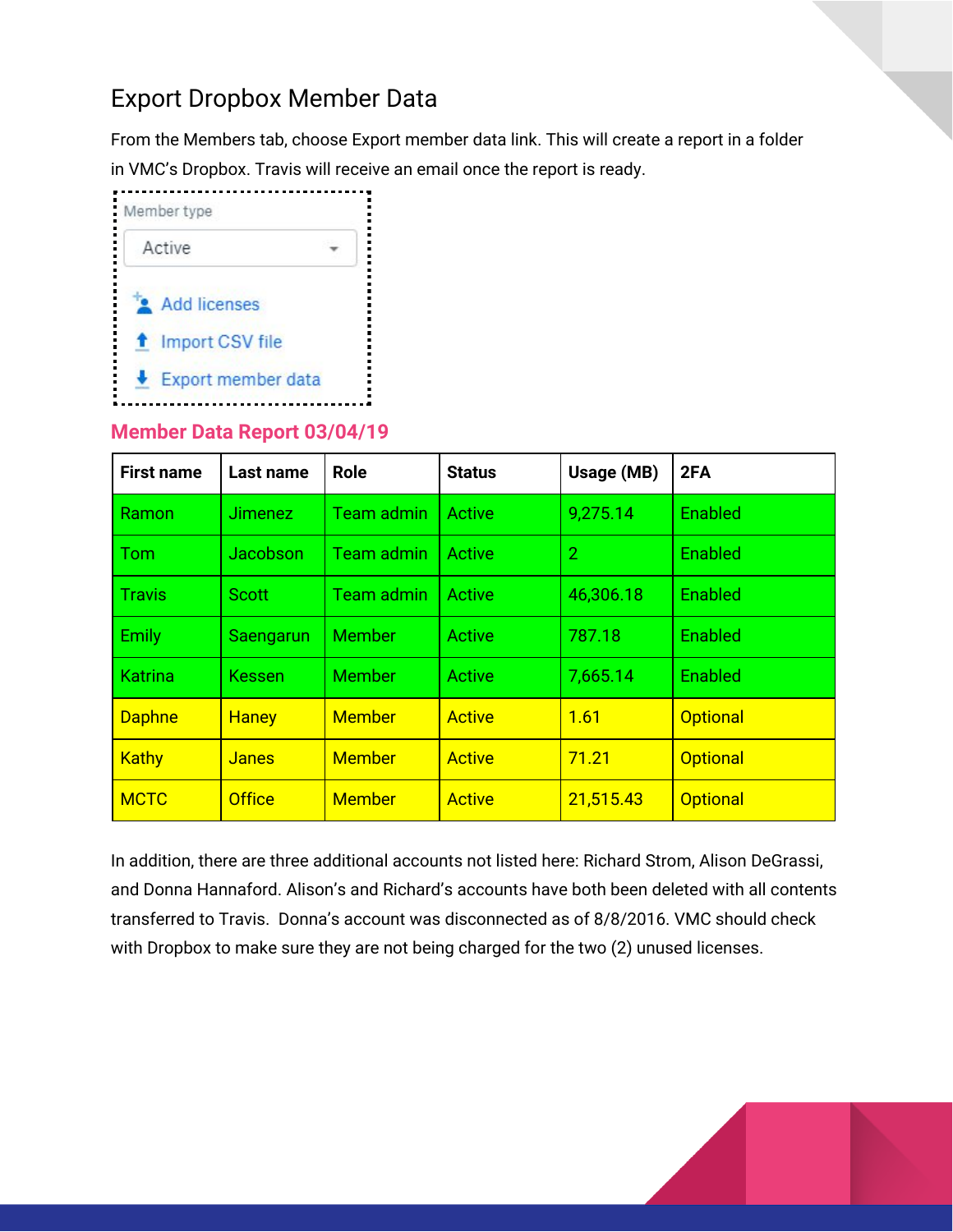### Check Space Remaining

Make sure that Visit Mendocino County is not running out of space.

#### **VMC Dropbox Storage Space 03/04/202: Using 85.06 GB of 3 TB**

| Team overview |               |              |
|---------------|---------------|--------------|
| Members (i)   | Space used    | Renewal date |
| $\cdot$ 8     | 85.1 GB/5TB   | Apr 20, 2020 |
| View members  | Request space |              |

There is currently no problem with the amount of storage.

### App Integrations

Visit Mendocino County has over 20 different 3rd party apps that have access to the organization's Dropbox account. These will need to be reviewed by VMC's management as this is beyond the scope of this cloud audit. However, any apps that are not used frequently by the organization should be disconnected as any 3rd party access presents a potential security risk. The complete list of apps can be reviewed here:

[https://www.dropbox.com/team/admin/settings/app\\_actions](https://www.dropbox.com/team/admin/settings/app_actions)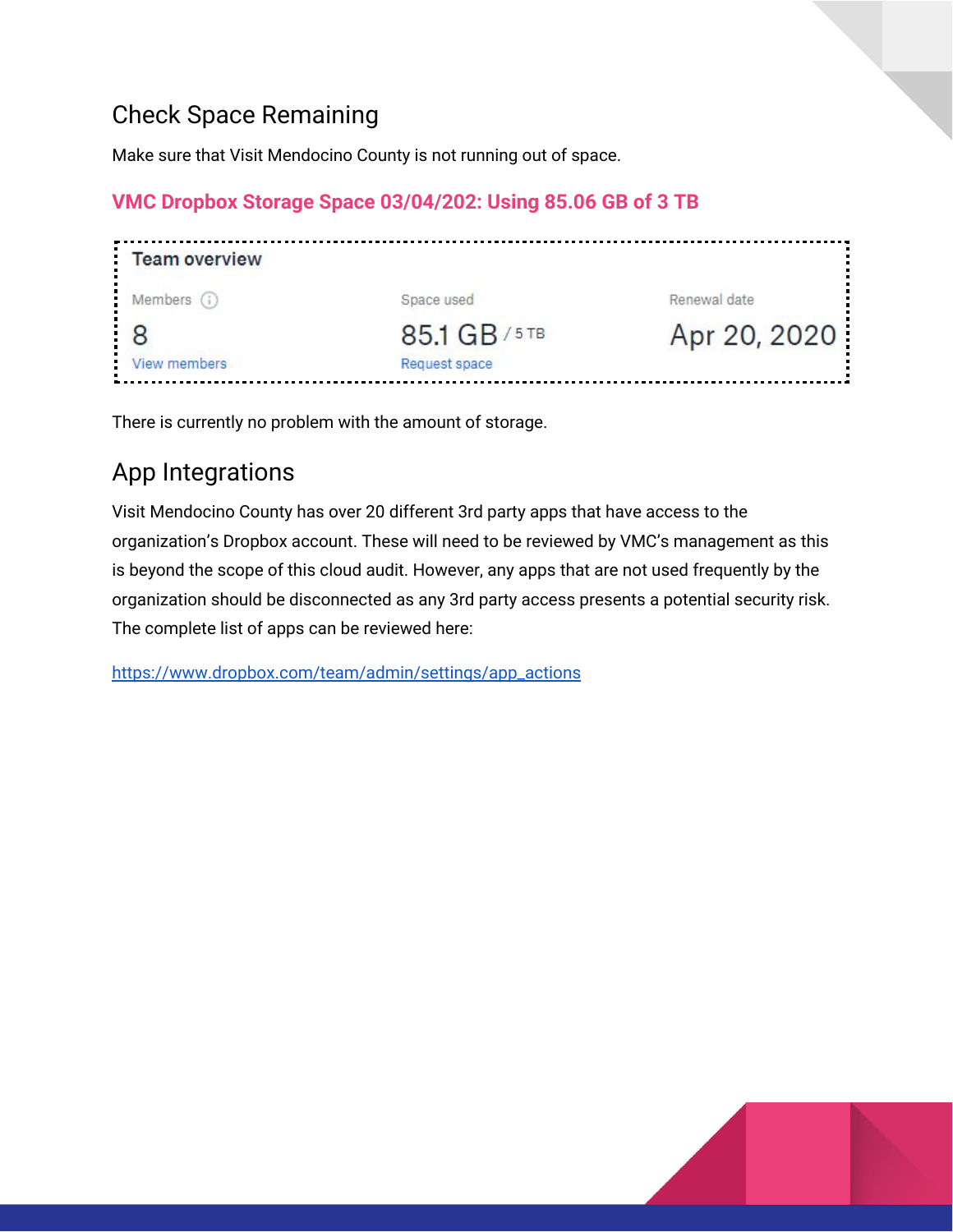### Check Notification Settings

Under the Notifications tab, make sure that all notifications are turned on like this:



As of **03/04/2020** all notifications are set correctly.

### Review Alternative Signon Methods

Under Settings, Single Signon, make sure that the option to sign in using Google credentials is

#### turned OFF. **As of 03/04/2020 this setting was correct.**

| Alternative sign-in options                                                                                     |    |     |
|-----------------------------------------------------------------------------------------------------------------|----|-----|
| Google sign-in                                                                                                  |    |     |
| Members can sign in with either their Google or Dropbox account credentials. Google and Dropbox email addresses | On | Off |
| must match for sign-in to work                                                                                  |    |     |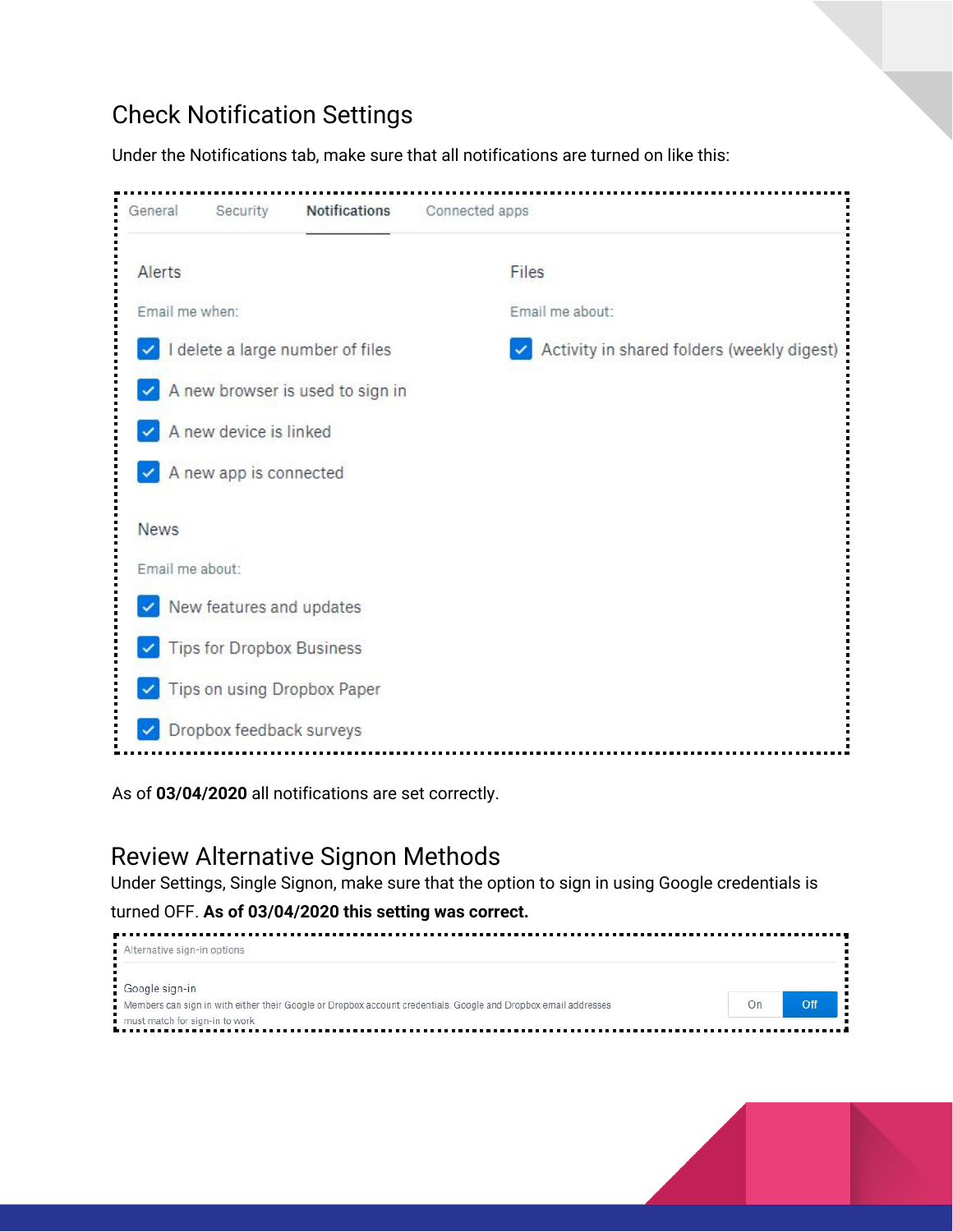### Trusted Teams

Under settings, make sure there are no trusted teams. A trusted team is a way for an external attacker to gain access to all aspects of Dropbox, and as of **03/04/2020** there were no trusted teams added.



### Review Membership Approval

Make sure both settings here are off. New members can only be added to VMC's Dropbox explicitly by an Admin account. **As of 03/04/2020 these settings were correct.**



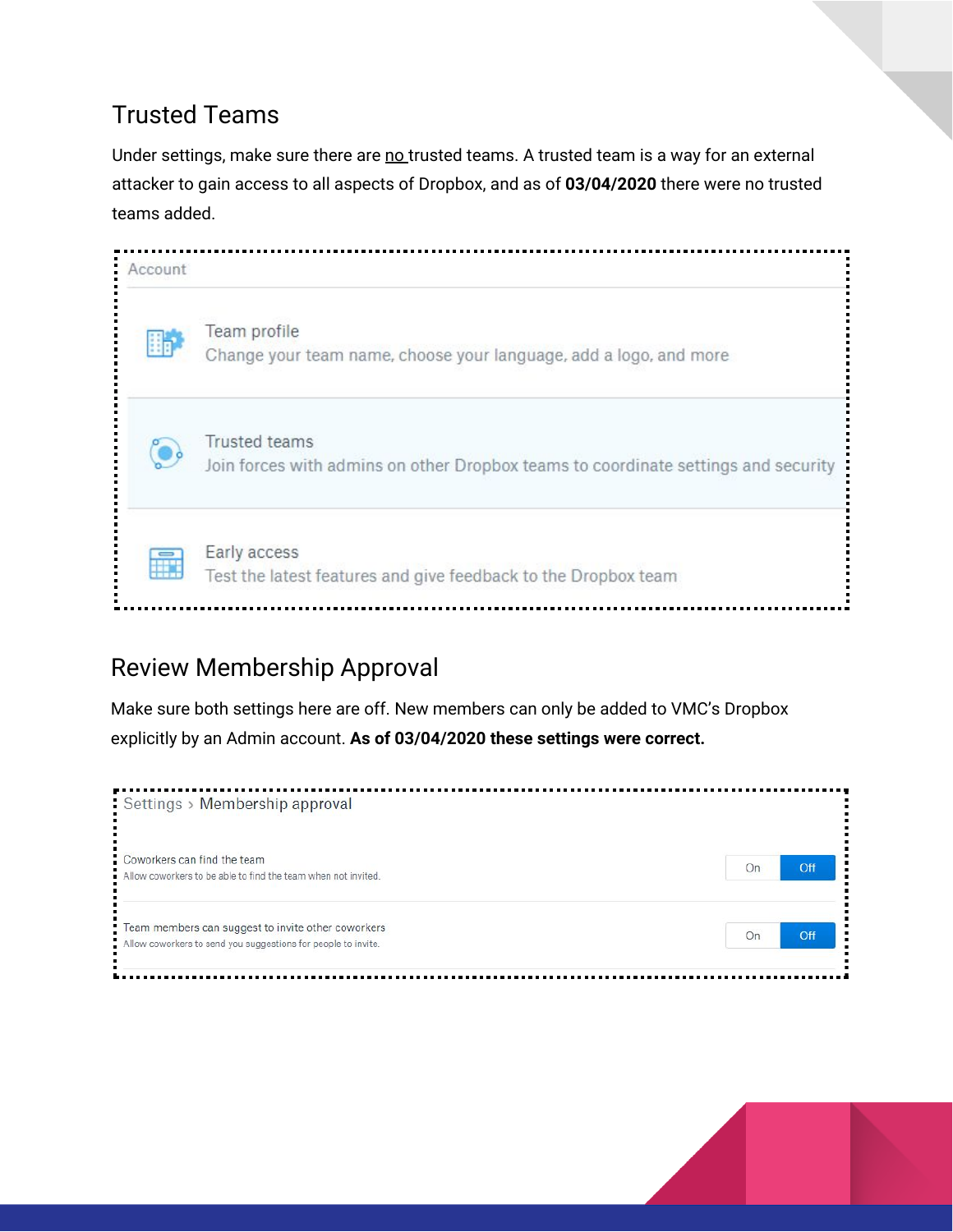### Review Dropbox Activity Report

Run an **activity report** for the last quarter and download it. Make sure that all days since the last report was run are included. Run the report from the Activity tab. The report will show up in the Dropbox Business reports folder, accessible to any Dropbox Admin account.

Look through the report for entries where the name and/or email do not match a known VMC account. These are most often created when someone accesses a folder or file through Dropbox.

| 12/12/2019<br>16:15 | amy zhou                                    | Downloaded file/folder from shared link                         |
|---------------------|---------------------------------------------|-----------------------------------------------------------------|
| 12/12/2019<br>16:15 | amy zhou                                    | Opened shared link                                              |
| 2/6/2020<br>12:08   | <b>Anderson Valley</b><br>Winegrowers Assn. | Added users and/or groups to shared file/folder                 |
| 2/6/2020<br>12:08   | <b>Anderson Valley</b><br>Winegrowers Assn. | Invited user to Dropbox and added them to<br>shared file/folder |
| 12/26/2019<br>11:36 | Brendan McGuigan                            | Downloaded file/folder from shared link                         |
| 12/26/2019<br>11:36 | Brendan McGuigan                            | Opened shared link                                              |
| 12/26/2019<br>11:32 | Brendan McGuigan                            | Opened shared link                                              |
| 12/26/2019<br>11:31 | Brendan McGuigan                            | Downloaded file/folder from shared link                         |
| 12/26/2019<br>11:31 | Brendan McGuigan                            | Opened shared link                                              |
| 12/26/2019<br>11:28 | Brendan McGuigan                            | Opened shared link                                              |

Here are some events to review: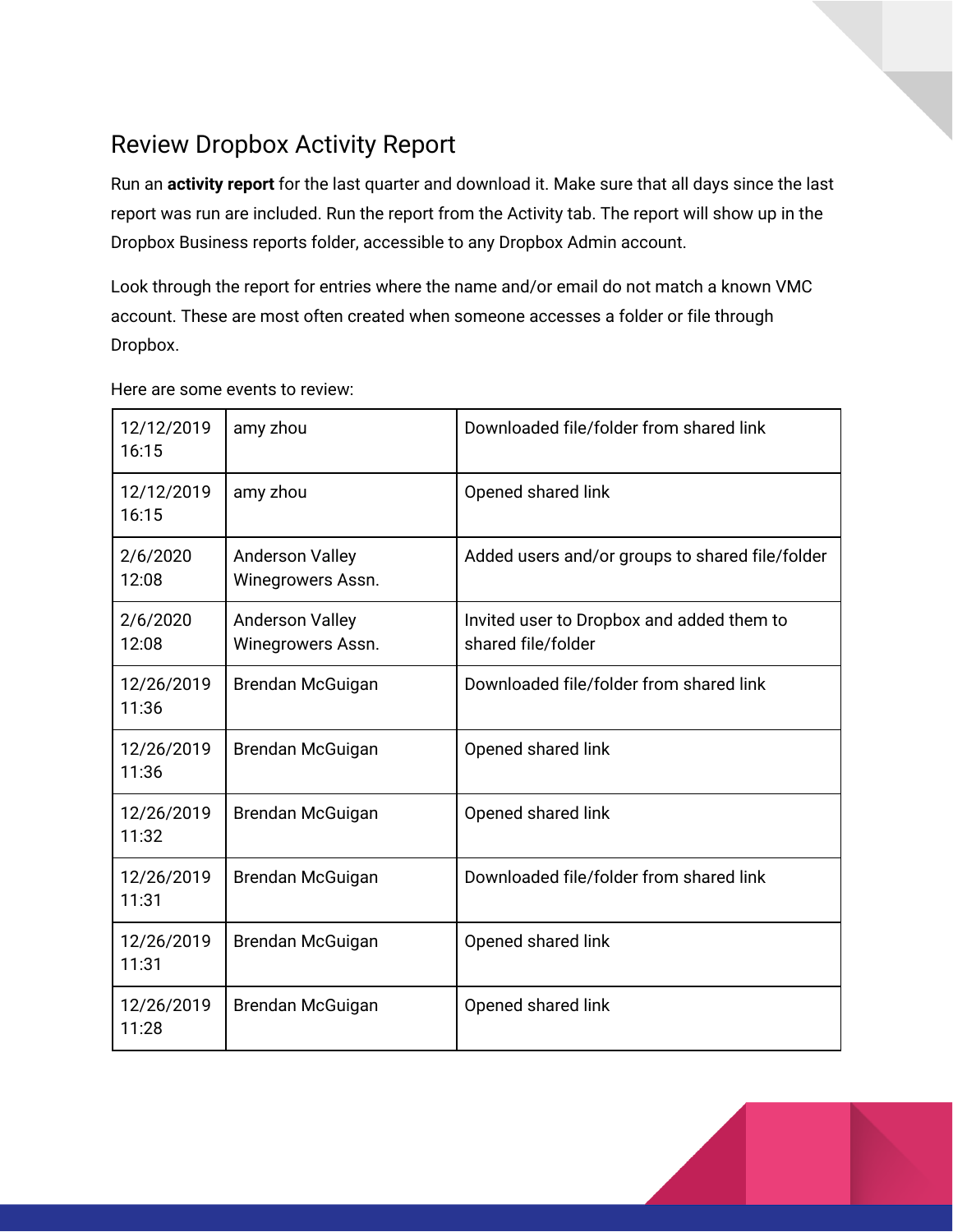| 12/19/2019<br>14:25 | Brendan McGuigan             | Downloaded file/folder from shared link                          |
|---------------------|------------------------------|------------------------------------------------------------------|
| 12/19/2019<br>14:24 | Brendan McGuigan             | Opened shared link                                               |
| 1/24/2020<br>14:18  | <b>Brianna Sainez</b>        | Requested access to shared file/folder                           |
| 1/24/2020<br>14:17  | <b>Brianna Sainez</b>        | Added shared folder to own Dropbox                               |
| 1/24/2020<br>14:16  | <b>Brianna Sainez</b>        | Acquired membership of shared file/folder by<br>accepting invite |
| 2/26/2020<br>14:46  | Cally Dym                    | Previewed shared file/folder                                     |
| 2/26/2020<br>14:46  | Cally Dym                    | Acquired membership of shared file/folder by<br>accepting invite |
| 12/3/2019<br>16:57  | <b>Carrie Bell</b>           | Acquired membership of shared file/folder by<br>accepting invite |
| 12/5/2019<br>9:21   | Jancine Tremblay             | Opened shared link                                               |
| 2/6/2020<br>13:18   | Joe Webb                     | Added shared folder to own Dropbox                               |
| 2/6/2020<br>13:18   | Joe Webb                     | Acquired membership of shared file/folder by<br>accepting invite |
| 12/15/2019<br>7:15  | Judith Shamir                | Added file/folder to Dropbox from shared link                    |
| 2/24/2020<br>8:58   | Juris SteprÄns               | Acquired membership of shared file/folder by<br>accepting invite |
| 2/13/2020<br>11:38  | <b>Mendocino WineGrowers</b> | Added users and/or groups to shared file/folder                  |
| 2/12/2020<br>10:30  | <b>Rene Poyant</b>           | Acquired membership of shared file/folder by<br>accepting invite |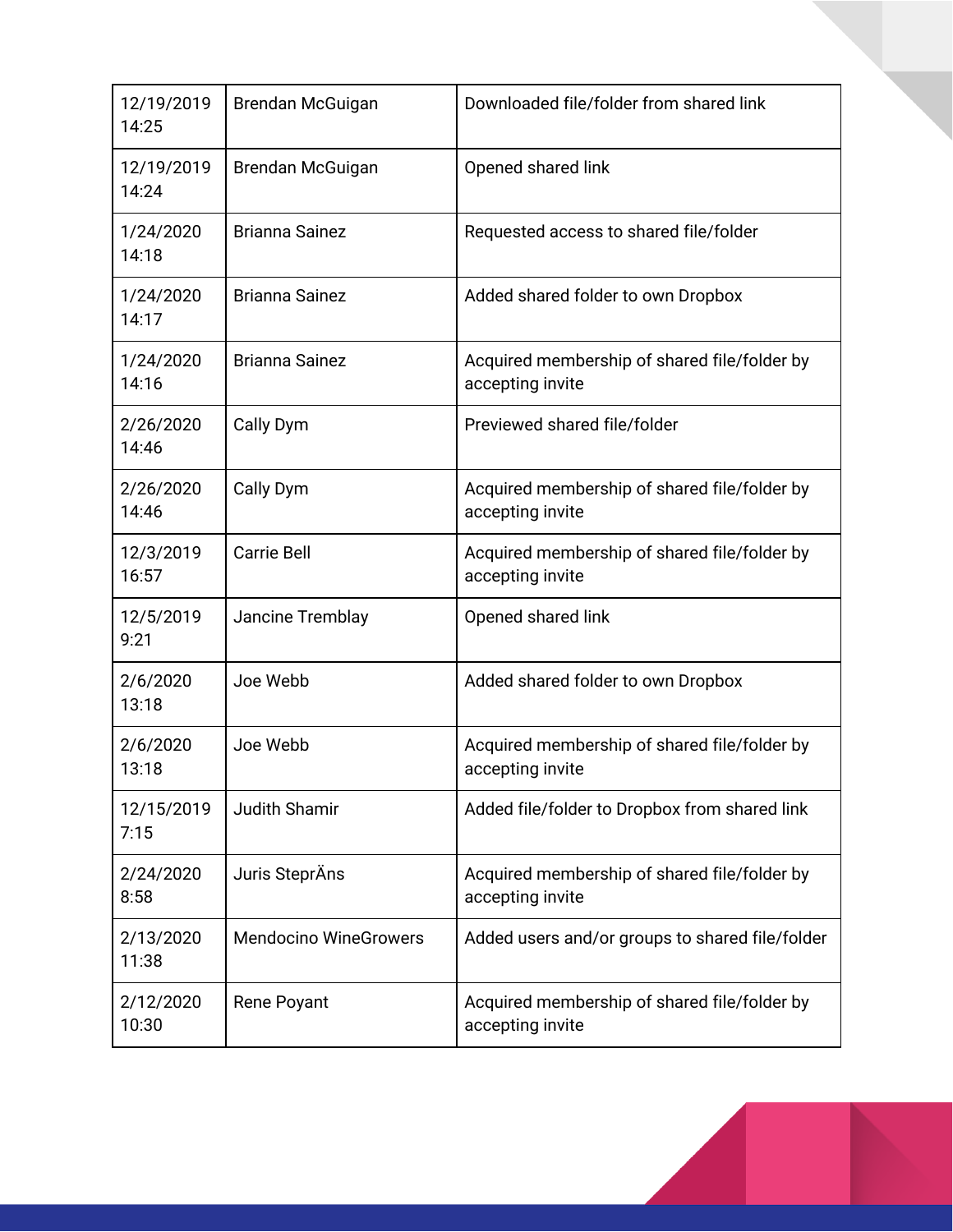| 12/4/2019<br>15:39  | <b>Rich Melvin</b>    | Opened shared link                                               |
|---------------------|-----------------------|------------------------------------------------------------------|
| 3/2/2020<br>12:25   | richard strom         | Deleted all files from unlinked device                           |
| 2/8/2020<br>16:24   | Sarah Wuethrich       | Added shared folder to own Dropbox                               |
| 2/8/2020<br>16:24   | Sarah Wuethrich       | Acquired membership of shared file/folder by<br>accepting invite |
| 12/10/2019<br>13:28 | <b>Scott Connolly</b> | Previewed shared file/folder                                     |
| 12/10/2019<br>13:23 | <b>Scott Connolly</b> | Requested access to shared file/folder                           |
| 2/11/2020<br>14:01  | Slack                 | <b>Created shared link</b>                                       |
| 1/22/2020<br>12:18  | teresa raffo          | Invited user to Dropbox and added them to<br>shared file/folder  |
| 2/7/2020<br>18:10   | <b>Trevor Sweaza</b>  | Added users and/or groups to shared file/folder                  |
| 2/7/2020<br>18:07   | <b>Trevor Sweaza</b>  | Added users and/or groups to shared file/folder                  |

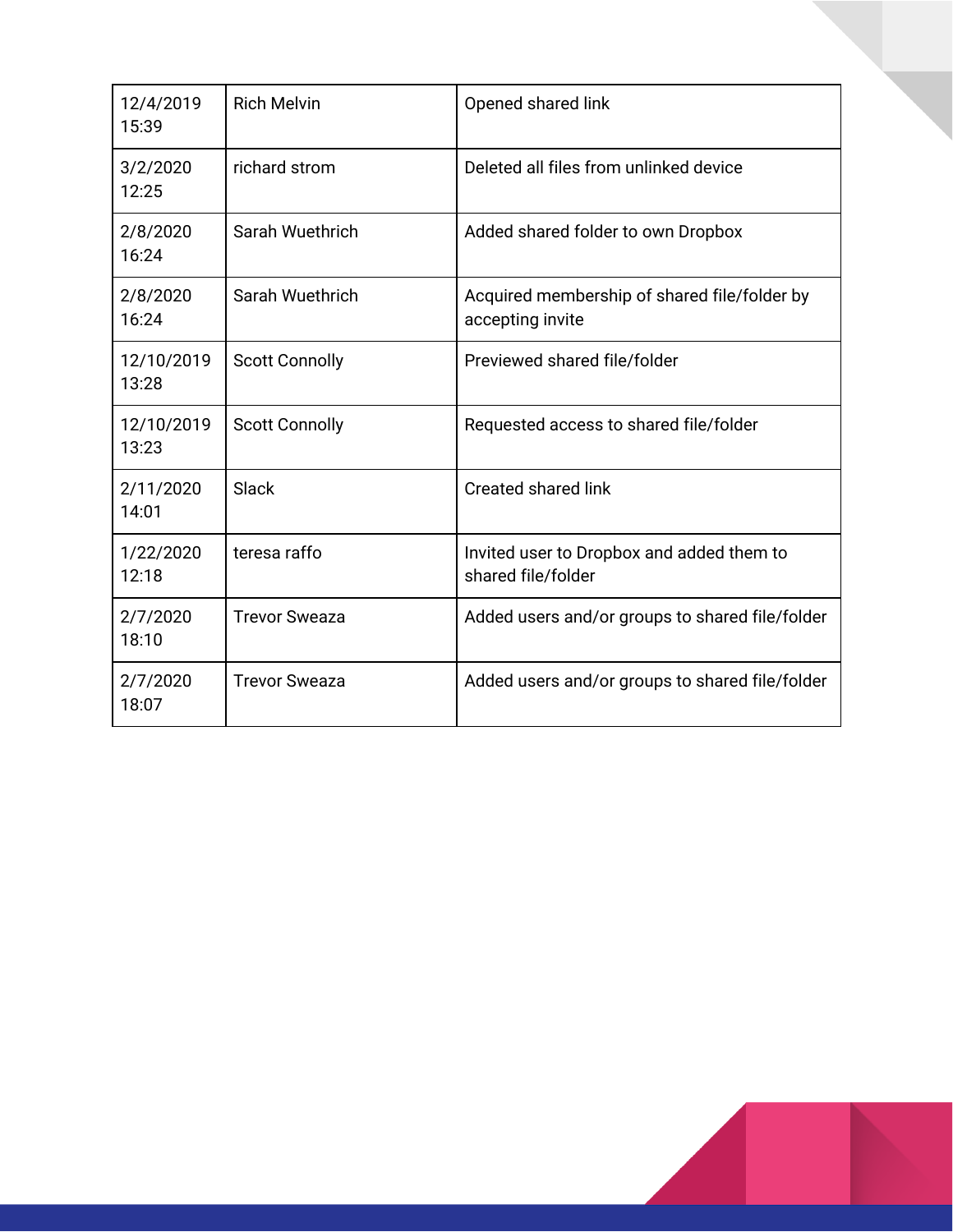# GSuite Audit

### Review Two-Step Verification

Google allows GSuite Admins to enforce Two-step verification (also known as two-factor authentication) for users. Visit Mendocino County does not currently require all users to use two-step verification. As of **03/04/2020** four users are using two-step verification: Travis, Ramon, Emily, and Tom. Visit Mendocino County should seriously consider enforcing two-step verification for all users.

### Review Admin Audit Log

A review of the GSuite Admin log file shows that the [alison@visitmendocino.com](mailto:alison@visitmendocino.com) account had some major changes, all of which were expected. Travis suspended the account, removed it as a Super Admin user, changed the password, and changed all of the recovery information (secondary email, mobile phone number) to prevent the previous account owner from re-accessing the account. In addition, the Super Admin role was assigned to two different accounts: [Ramon@visitmendocino.com](mailto:Ramon@visitmendocino.com) and [jennifer@visitmendocino.com.](mailto:jennifer@visitmendocino.com) **All other events in the Admin Audit log were as expected.**